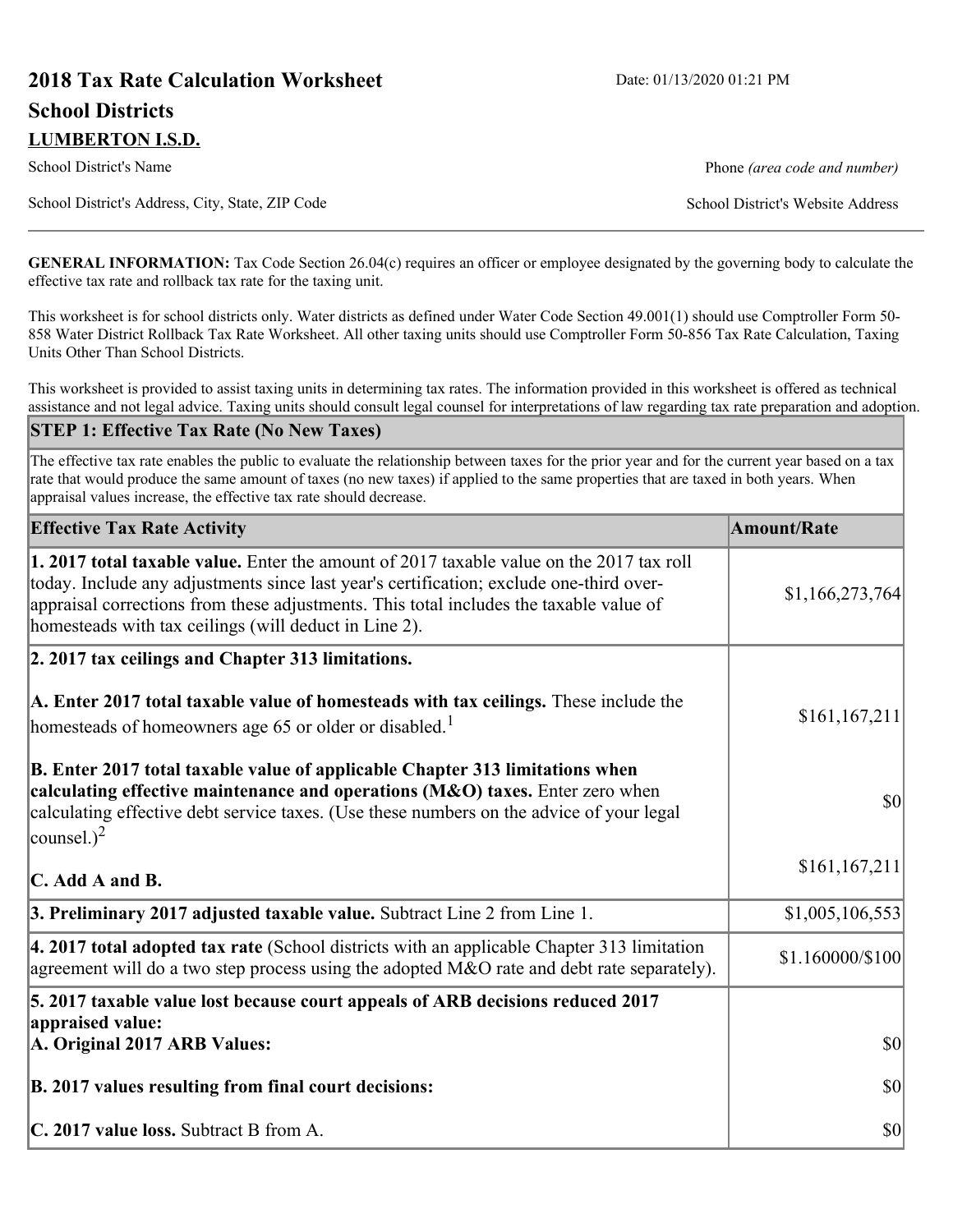| 6. 2017 taxable value, adjusted for court-ordered reductions. Add Line 3 and Line 5C.                                                                                                                                                                                                                                                                                                                                                                        | \$1,005,106,553 |
|--------------------------------------------------------------------------------------------------------------------------------------------------------------------------------------------------------------------------------------------------------------------------------------------------------------------------------------------------------------------------------------------------------------------------------------------------------------|-----------------|
| 7. 2017 taxable value of property in territory the school deannexed after Jan. 1, 2017.<br>Enter the 2017 value of property in deannexed territory.                                                                                                                                                                                                                                                                                                          | $ 10\rangle$    |
| 8. 2017 taxable value lost because property first qualified for an exemption in 2018.<br>Note that lowering the amount or percentage of an existing exemption does not create a new<br>exemption or reduce taxable value. If the school district increased an original exemption, use<br>the difference between the original exempted amount and the increased exempted amount.<br>Do not include value lost due to freeport or goods-in-transit exemptions. |                 |
| A. Absolute exemptions. Use 2017 market value:                                                                                                                                                                                                                                                                                                                                                                                                               | $ 10\rangle$    |
| <b>B. Partial exemptions.</b> 2018 exemption amount or 2018 percentage exemption times 2017<br>$\vert$ value:                                                                                                                                                                                                                                                                                                                                                | \$9,598,370     |
| C. Value loss. Add A and B.                                                                                                                                                                                                                                                                                                                                                                                                                                  | \$9,598,370     |
| 9. 2017 taxable value lost because property first qualified for agricultural appraisal (1-<br>d or 1-d-1), timber appraisal, recreational/scenic appraisal or public access airport<br>special appraisal in 2018. Use only properties that qualified in 2018 for the first time; do<br>not use properties that qualified in 2017.                                                                                                                            |                 |
| A. 2017 market value:                                                                                                                                                                                                                                                                                                                                                                                                                                        | $ 10\rangle$    |
| B. 2018 productivity or special appraised value:                                                                                                                                                                                                                                                                                                                                                                                                             | \$0             |
| C. Value loss. Subtract B from A.                                                                                                                                                                                                                                                                                                                                                                                                                            | \$0             |
| 10. Total adjustments for lost value. Add Lines 7, 8C and 9C.                                                                                                                                                                                                                                                                                                                                                                                                | \$9,598,370     |
| 11. 2017 adjusted taxable value. Subtract Line 10 from Line 6.                                                                                                                                                                                                                                                                                                                                                                                               | \$995,508,183   |
| <b>12. Adjusted 2017 taxes.</b> Multiply Line 4 by Line 11 and divide by \$100.                                                                                                                                                                                                                                                                                                                                                                              | \$11,547,894    |
| [13. Taxes refunded for years preceding tax year 2017. Enter the amount of taxes refunded]<br>by the district for tax years preceding tax year 2017. Types of refunds include court<br>decisions, corrections and payment errors. Do not include refunds for tax year 2017. This<br>line applies only to tax years preceding tax year 2017.                                                                                                                  | \$28,125        |
| 14. Adjusted 2017 taxes with refunds. Add Lines 12 and 13.                                                                                                                                                                                                                                                                                                                                                                                                   | \$11,576,019    |
| <b>15. Total 2018 taxable value on the 2018 certified appraisal roll today.</b> This value<br>includes only certified values and includes the total taxable value of homesteads with tax<br>ceilings (will deduct in Line 17). These homesteads include homeowners age 65 or older or<br>disabled.                                                                                                                                                           |                 |
| A. Certified values only: <sup>3</sup>                                                                                                                                                                                                                                                                                                                                                                                                                       | \$1,196,907,537 |
| <b>B. Pollution control and energy storage exemption:</b> Deduct the value of property<br>exempted for the current tax year for the first time as pollution control or energy storage<br>system property:                                                                                                                                                                                                                                                    | $S-0$           |
| <b>C. Total value.</b> Subtract B from A.                                                                                                                                                                                                                                                                                                                                                                                                                    | \$1,196,907,537 |
|                                                                                                                                                                                                                                                                                                                                                                                                                                                              |                 |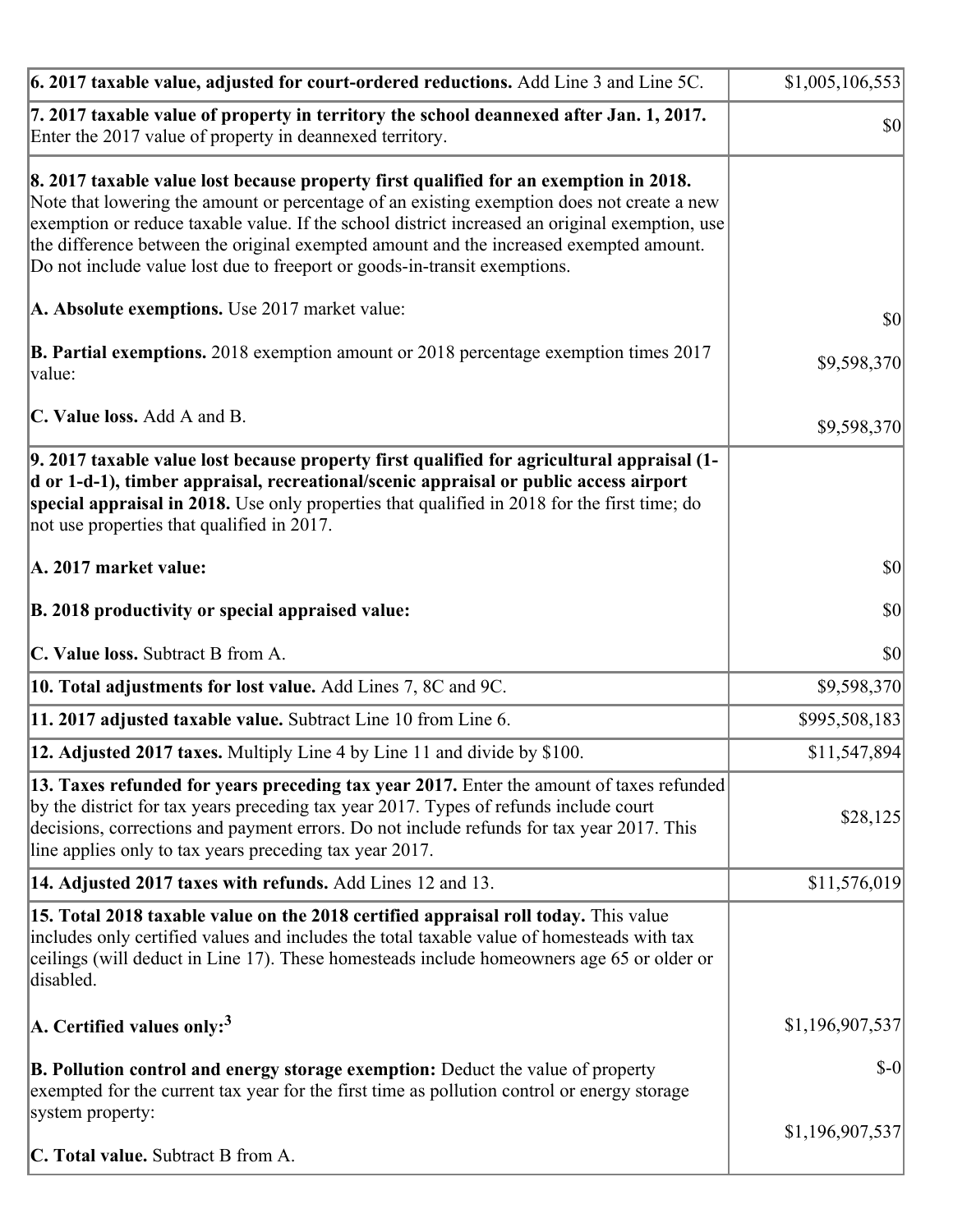| 16. Total value of properties under protest or not included on certified appraisal roll.                                                                                                                                                                                                                                                                                                                                                                                                                                                                                                                                                                                                                  |                  |
|-----------------------------------------------------------------------------------------------------------------------------------------------------------------------------------------------------------------------------------------------------------------------------------------------------------------------------------------------------------------------------------------------------------------------------------------------------------------------------------------------------------------------------------------------------------------------------------------------------------------------------------------------------------------------------------------------------------|------------------|
| A. 2018 taxable value of properties under protest. The chief appraiser certifies a list of<br>properties still under ARB protest. The list shows the appraisal district's value and the<br>taxpayer's claimed value, if any, or an estimate of the value if the taxpayer wins. For each of<br>the properties under protest, use the lowest of these values. Enter the total value.                                                                                                                                                                                                                                                                                                                        | \$943,820        |
| B. 2018 value of properties not under protest or included on certified appraisal roll.<br>The chief appraiser gives school districts a list of those taxable properties that the chief<br>appraiser knows about, but are not included in the appraisal roll certification. These<br>properties are not on the list of properties that are still under protest. On this list of<br>properties, the chief appraiser includes the market value, appraised value and exemptions for<br>the preceding year and a reasonable estimate of the market value, appraised value and<br>exemptions for the current year. Use the lower market, appraised or taxable value (as<br>appropriate). Enter the total value. | $\vert$ \$0      |
| C. Total value under protest or not certified: Add A and B.                                                                                                                                                                                                                                                                                                                                                                                                                                                                                                                                                                                                                                               | \$943,820        |
| 17. 2018 tax ceilings and Chapter 313 limitations.<br>A. Enter 2018 total taxable value of homesteads with tax ceilings. These include the<br>homesteads of homeowners age 65 or older or disabled. <sup>4</sup>                                                                                                                                                                                                                                                                                                                                                                                                                                                                                          | \$166,099,556    |
| B. Enter 2018 total taxable value of applicable Chapter 313 limitations when<br>calculating effective M&O taxes. Enter zero when calculating effective debt service taxes.<br>(Use these numbers on the advice of your legal counsel.) <sup>5</sup>                                                                                                                                                                                                                                                                                                                                                                                                                                                       | \$0              |
| C. Add A and B.                                                                                                                                                                                                                                                                                                                                                                                                                                                                                                                                                                                                                                                                                           | \$166,099,556    |
| 18. 2018 total taxable value. Add Lines 15C and 16C. Subtract Line 17C.                                                                                                                                                                                                                                                                                                                                                                                                                                                                                                                                                                                                                                   | \$1,031,751,801  |
| 19. Total 2018 taxable value of properties in territory annexed after Jan. 1, 2017.<br>Include both real and personal property. Enter the 2018 value of property in territory<br>annexed by the school district.                                                                                                                                                                                                                                                                                                                                                                                                                                                                                          | \$0              |
| 20. Total 2018 taxable value of new improvements and new personal property located<br>in new improvements. New means the item was not on the appraisal roll in 2017. New<br>additions to existing improvements may be included if the appraised value can be<br>determined. New personal property in a new improvement must have been brought into the<br>school district after Jan. 1, 2017, and be located in a new improvement.                                                                                                                                                                                                                                                                        | \$33,671,558     |
| 21. Total adjustments to the 2018 taxable value. Add Lines 19 and 20.                                                                                                                                                                                                                                                                                                                                                                                                                                                                                                                                                                                                                                     | \$33,671,558     |
| <b>22. 2018 adjusted taxable value.</b> Subtract Line 21 from Line 18.                                                                                                                                                                                                                                                                                                                                                                                                                                                                                                                                                                                                                                    | \$998,080,243    |
| 23. 2018 effective tax rate. Divide Line 14 by Line 22 and multiply by \$100.                                                                                                                                                                                                                                                                                                                                                                                                                                                                                                                                                                                                                             | \$1.159828/\$100 |
| 24. 2018 effective tax rate for ISDs with Chapter 313 Limitations. Add together the<br>effective tax rates for M&O and debt service for those school districts that participate in an<br>applicable Chapter 313 limitations agreement.                                                                                                                                                                                                                                                                                                                                                                                                                                                                    | \$0/\$100        |

<sup>&</sup>lt;sup>1</sup>Tex. Tax Code Section 26.012(14)

 $2$ Tex. Tax Code Section 26.012(6)

<sup>&</sup>lt;sup>3</sup>Tex. Tax Code Section 26.012(6)

 ${}^{4}$ Tex. Tax Code Section 26.012(6)(A)(i)

 $5$ Tex. Tax Code Section 26.012(6)(A)(ii)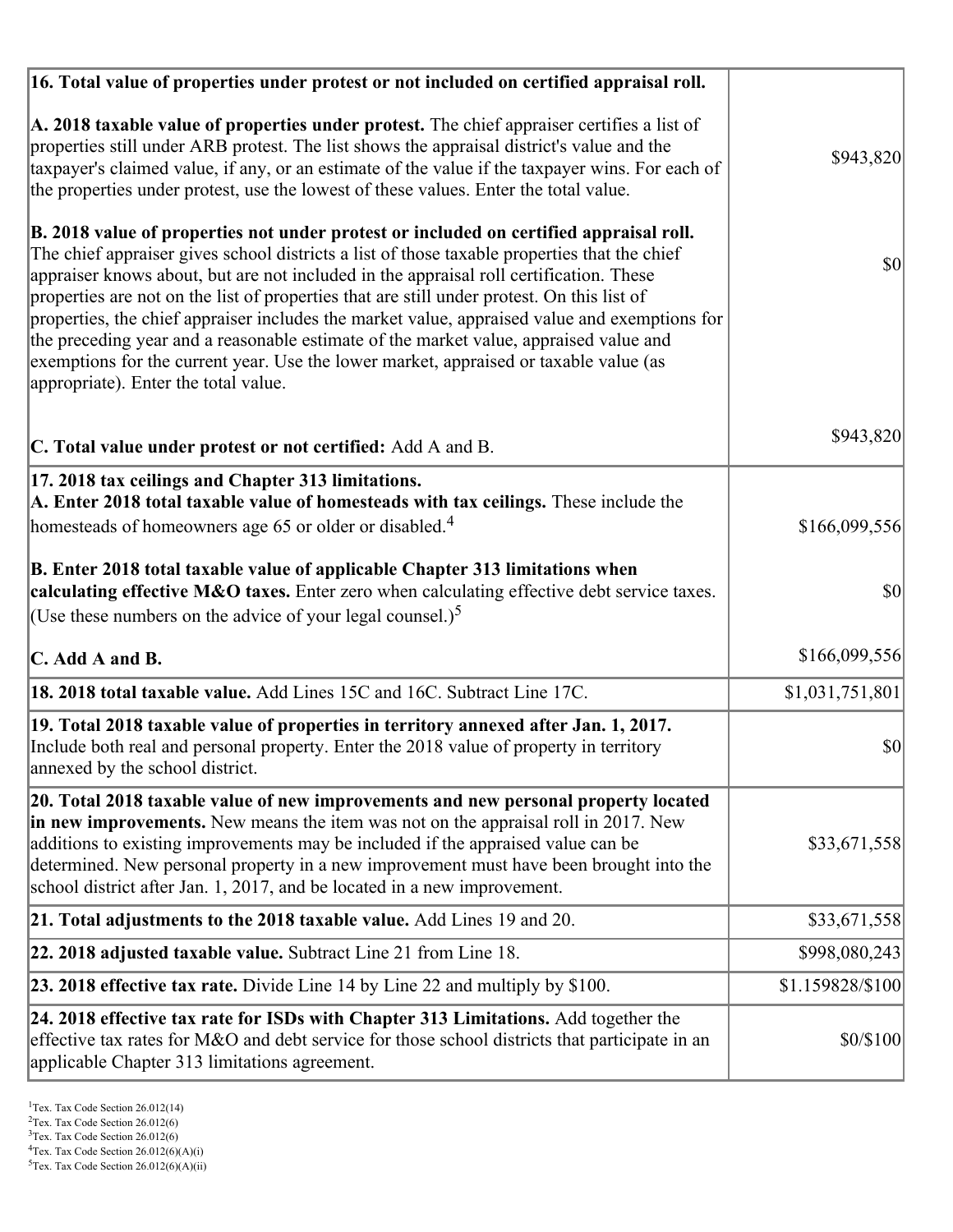## **STEP 2: Rollback Tax Rate**

Most school districts calculate a rollback tax rate that is split into two separate rates:

- 1. **Maintenance and Operations (M&O):** School districts must use the lesser amount of the following methods to calculate the M&O rate:
	- Four cents (\$0.04) PLUS current year's compression rate multiplied by \$1.50 (usually \$1) PLUS any additional cents approved by voters at a 2006 or subsequent rollback election; OR
	- Current year's compression rate multiplied by six cents (usually four cents) PLUS effective M&O rate which includes school formula funding calculations.<sup>6</sup>
- 2. **Debt:** The debt tax rate includes the debt service necessary to pay the school district's debt payments in the coming year. This rate accounts for principal and interest on bonds and other debt secured by property tax revenue.

In most cases the rollback tax rate exceeds the effective tax rate, but occasionally decreases in a school district's debt service will cause the effective tax rate to be higher than the rollback tax rate.

| <b>Rollback Tax Rate Activity</b>                                                                                                                                                                                                                                                                                                                                        | <b>Amount/Rate</b> |
|--------------------------------------------------------------------------------------------------------------------------------------------------------------------------------------------------------------------------------------------------------------------------------------------------------------------------------------------------------------------------|--------------------|
| 25. Maintenance and operations (M&O) tax rate. Enter \$1.50 OR the 2005 adopted<br>M&O rate if voters approved a rate higher than \$1.50.                                                                                                                                                                                                                                | \$1.500000/\$100   |
| $26.$ Multiply line 25 times $0.6667$                                                                                                                                                                                                                                                                                                                                    | \$1.0000/\$100     |
| 27. 2018 rollback $M&O$ rate. Use the lesser of the M&O rate as calculated in Tax Code<br>Section $26.08(n)(2)(A)$ and (B).                                                                                                                                                                                                                                              | \$1.040000/\$100   |
| 28. Total 2018 debt to be paid with property tax revenue.<br>Debt means the interest and principal that will be paid on debts that:<br>$(1)$ Are paid by property taxes,<br>$(2)$ Are secured by property taxes,<br>$(3)$ Are scheduled for payment over a period longer than one year, and<br>$(4)$ Are not classified in the school district's budget as M&O expenses. |                    |
| A. Debt includes contractual payments to other school districts that have incurred debt on<br>behalf of this school district, if those debts meet the four conditions above. Include only<br>amounts that will be paid from property tax revenue. Do not include appraisal district budget<br>payments. Enter debt amount:                                               | \$2,705,000        |
| B. Subtract unencumbered fund amount used to reduce total debt.                                                                                                                                                                                                                                                                                                          | \$0                |
| C. Subtract state aid received for paying principal and interest on debt for facilities through<br>the existing debt allotment program and/or instructional facilities allotment program.                                                                                                                                                                                | $ 10\rangle$       |
| D. Adjust debt: Subtract B and C from A.                                                                                                                                                                                                                                                                                                                                 | \$2,705,000        |
| 29. Certified 2017 excess debt collections. Enter the amount certified by the collector.                                                                                                                                                                                                                                                                                 | $ 10\rangle$       |
| 30. Adjusted 2018 debt. Subtract line 29 from line 28D.                                                                                                                                                                                                                                                                                                                  | \$2,705,000        |
| 31. Certified 2018 anticipated collection rate. Enter the rate certified by the collector. If<br>the rate is 100 percent or greater, enter 100 percent.                                                                                                                                                                                                                  | 100.00%            |
| 32. 2018 debt adjusted for collections. Divide line 30 by line 31.                                                                                                                                                                                                                                                                                                       | \$2,705,000        |
| 33. 2018 total taxable value. Enter amount on line 18.                                                                                                                                                                                                                                                                                                                   | \$1,031,751,801    |
| 34. 2018 debt tax rate. Divide line 32 by line 33 and multiply by \$100.                                                                                                                                                                                                                                                                                                 | \$0.262175/\$100   |
| 35. 2018 rollback tax rate. Adds lines 27 and 34.                                                                                                                                                                                                                                                                                                                        | \$1.302175/\$100   |